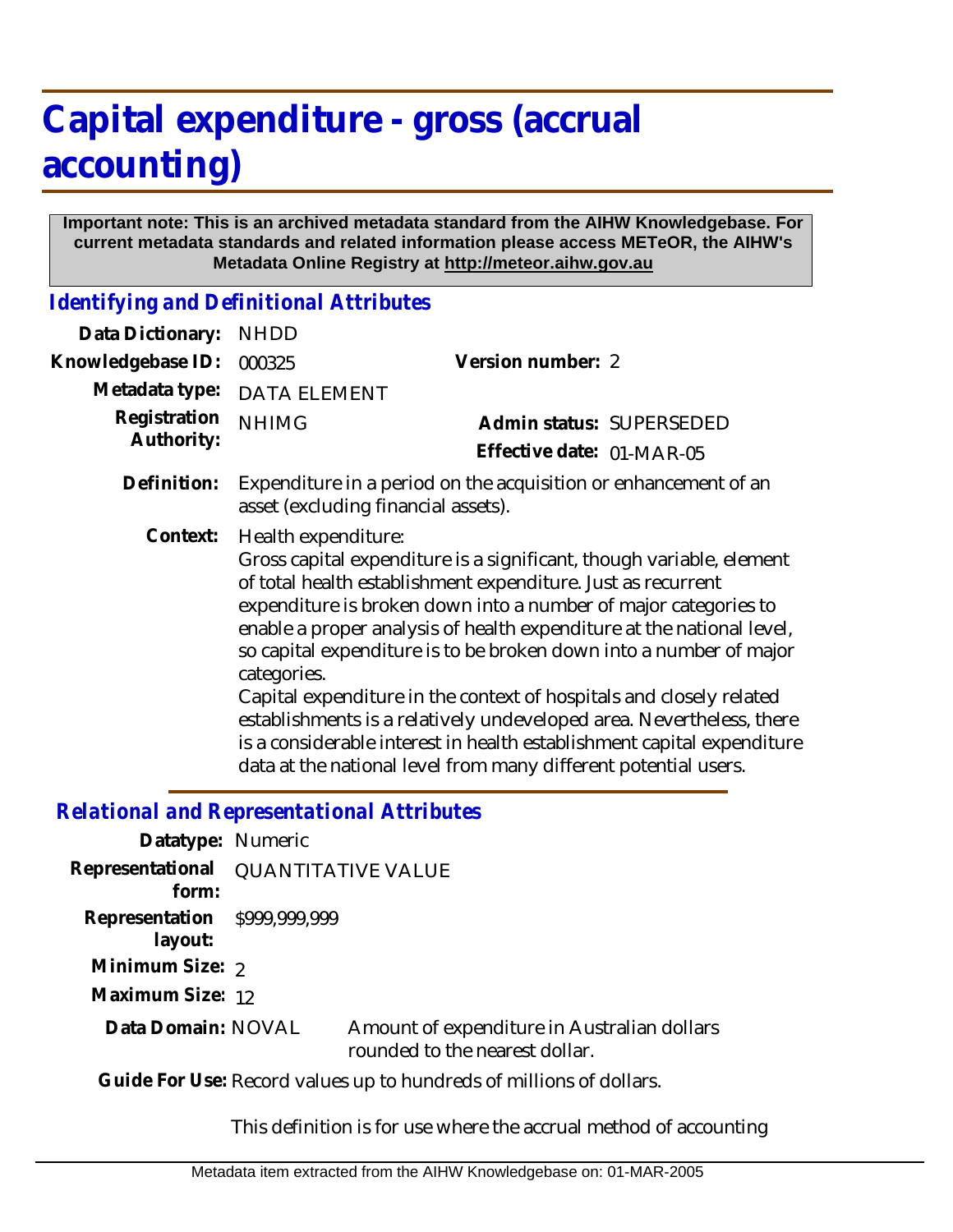has been adopted.

To be calculated separately for each type of capital expenditure described below:

1 Land

A solid section of the earth's surface which is held by the entity under a certificate of title or reserve, leased in by the entity or allocated to the entity by another agency.

2 Buildings and building services (including plant) An edifice that has a service potential constructed, acquired or held by a financial lease for the specific purposes of the entity. Includes hospitals, residential aged care services and other buildings used for providing the service. Includes expenditure on installation, alteration and improvement of fixtures, facilities and equipment that are an integral part of the building and that contribute to the primary function of a building to either directly or indirectly support the delivery of products and services. Excludes repair and replacement of worn-out or damaged fixtures (to be treated as maintenance).

3 Constructions (other than buildings)

Expenditure on construction, major alterations and additions to fixed assets other than buildings such as car parks, roads, bridges, storm water channels, dams, drainage and sanitation systems, sporting facilities, gas, water and electricity mains, communication systems, landscaping and grounds reticulation systems. Includes expenditure on land reclamation, land clearance and raising or levelling of building sites.

4-7 Equipment

An asset, not an integral part of any building or construction, used by an entity to support the delivery of products and services. Items may be fixed or moveable.

4 Information technology

Computer installations and equipment such as mainframe and mini-computers, personal computer networks and related hardware.

5 Major medical equipment

Major items of medical equipment such as medical imaging (CT scanners, MRI, radiology), ICU monitors and transplant equipment.

6 Transport

Expenditure on vehicles or equipment used for transport such as motor vehicles, aircraft, ships, railway, tramway rolling stock, and attachments (such as trailers). Includes major parts such as engines.

7 Other equipment

Includes machinery and equipment not elsewhere classified, such